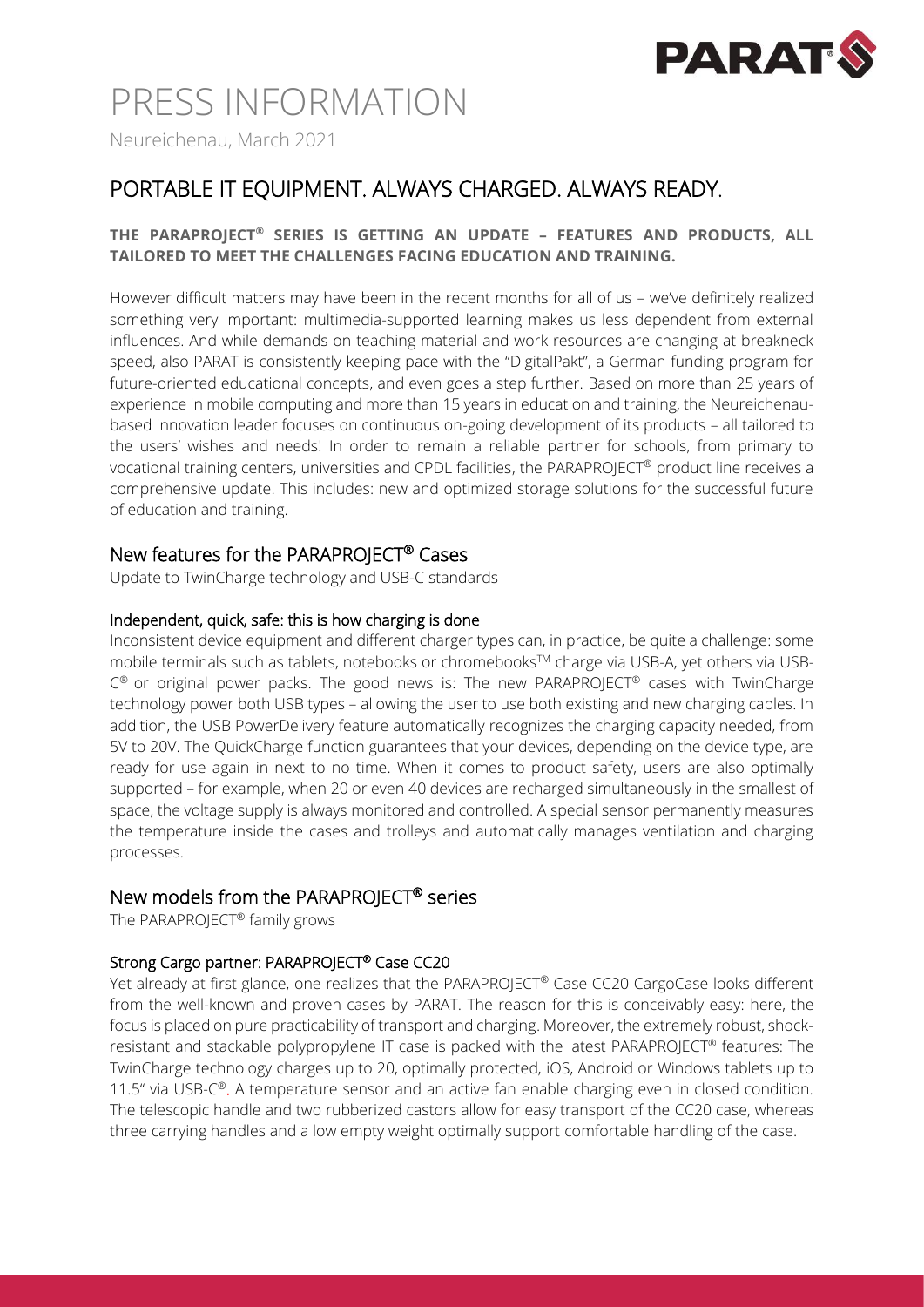

Neureichenau, March 2021

#### A miracle performer thanks to UltraCharge: PARAPROJECT® CASE UC20

Impressive 45 watts per port guarantee outstanding charging power right in the heart of the PARAPROJECT® Case UC20 UltraCharge. The LED display with charging level status always shows the user how quickly the tablets, chromebooks™, ultrabooks up to 12" and MacBooks Air 13.3", stored in up to 20 padded compartments, are made ready for use again. On top, the central charging and sync unit of the flexible system case allows for individual charging as needed – thanks to the clever USB-PD PowerDelivery function.

#### All-in package: PARAPROJECT® TROLLEY U40/U20 WOL

Also new to the range is this ultimate all-rounder among all IT storage solutions. The PARAPROJECT® Trolley U40/U20 WOL is a real space miracle with its push-in compartments and plug-in slots for up to 40 tablets or notebooks including power packs and comes in an all-new form factor without disturbing doors. The SmartCharging management charges the batteries of mobile terminals all at the same time to guarantee maximum availability. An integrated timer enables optimally timed day and week charging schedules and brings added planning security and efficiency. However, the PARAPROJECT® Trolley U40/U20 WOL is not only convincing as a charging station, but also as a smart IT assistant: Preconfigured to integrate a 19" switch, this feature refreshes all devices with new software via Wake-On-LAN. And also with the "big one" from the PARAPROJECT® series, PARAT ranks safety first: its robust, durable and TÜV/GS-certified steel body, combined with lockable shutters, protects valuable contents; at the same time, an active ventilation system with digital temperature display avoids overheating of the devices. The well thought-out all-in package is literally rounded off with four smooth-running castors and a soft-touch handle for convenient transport.

#### New accessory

PARAPROJECT® EDUCOVER®+

#### Innovative protection for your favorite learning device: PARAPROJECT® EDUCOVER®+

The shock-absorbing material of the PARAPROJECT® EDUCOVER®+ for iPad devices is made from EVA foam and optimally protects both case body and interior of the valuable Apple devices; in addition, the supplied bundle includes a hardened screen protector, which reliable protects the learning and working surface from being damaged. Moreover, the material is especially easy to clean and disinfect. When it comes to handling, an innovative highlight is the practical stow-away option for styluses such as Apple Pencil® or logitech® Crayon, turning the Apple tablet in an ultimate learning platform. The completely concealed clip-in feature is integrated in the ergonomic handle, which also serves as kickstand when folded down. The PARAPROJECT® EDUCOVER®+ is suitable for iPad devices, 7<sup>th</sup> and 8<sup>th</sup> generation, with a display size of 10.2". The case comes in different colors to choose from.

Get all novelties and product details at it.parat.eu.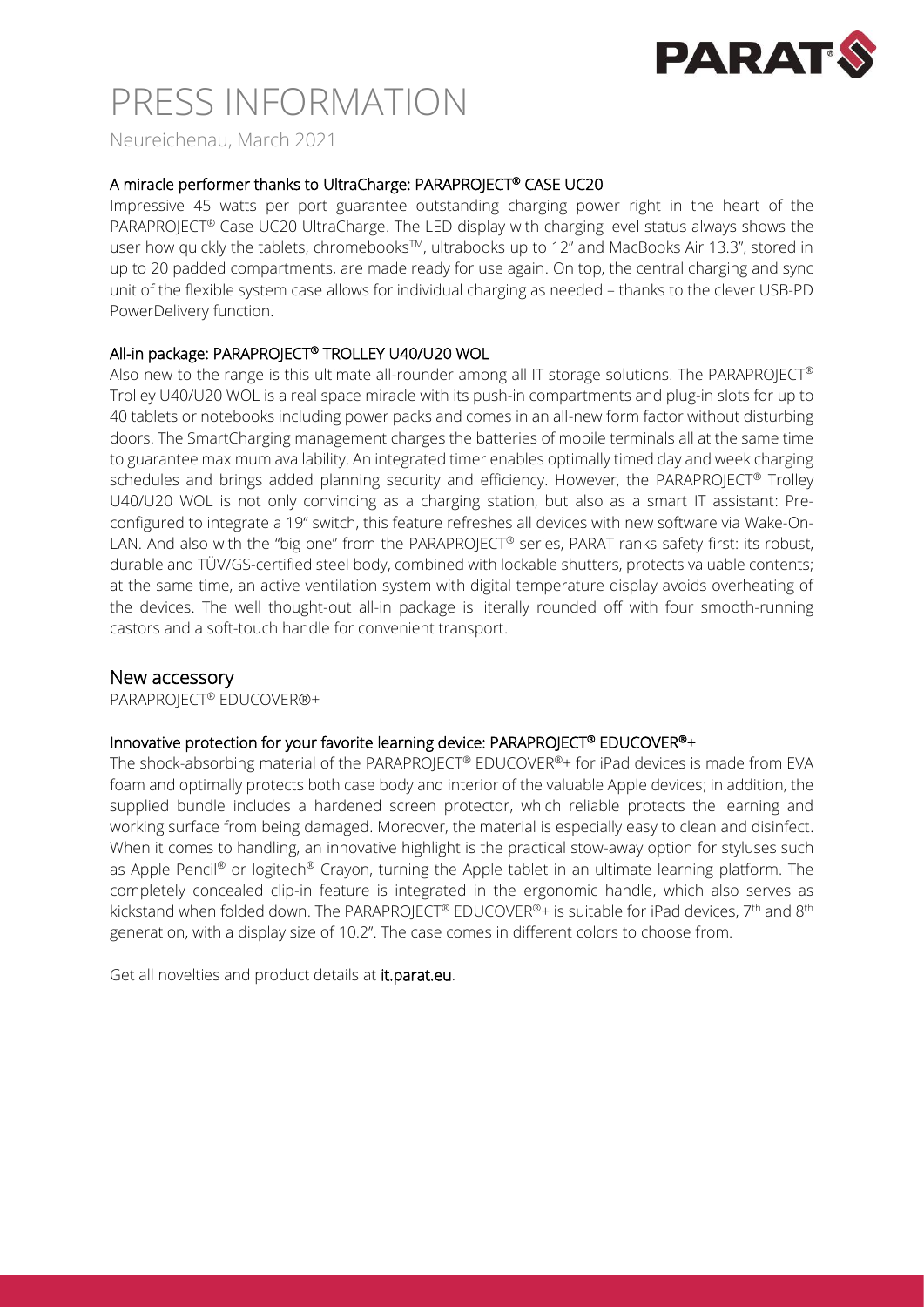

Neureichenau, March 2021

### GRAPHICAL MATERIAL



#### Features of the new PARAPROJECT® cases:

Highlight of the new PARAPROJECT® Case series: the TwinCharge (TC) technology. This charging feature is designed for mobile terminals such as tablets, notebooks oder chromebooks™ that charge via USB-A or USB-C®. In addition, the TwinCharge technology by PARAT supports the most advanced USB-PD PowerDelivery function, a smart charging solution that automatically recognizes the appropriate charging power needed – from 5V to 20V. Moreover, the mobile terminals can be recharged in no time, complementing the TwinCharge technology by the QuickCharge feature. Product image: PARAPRJECT® Case TC20



PARAPROJECT® Case CC20 Extremely sturdy, impact- and shock-proof – these properties make the new charging case for IT equipment stand out. Complemented with all technical highlights from the PARAT portfolio, the CC20 case impresses all along the line.

Product image: PARAPRJECT® Case CC20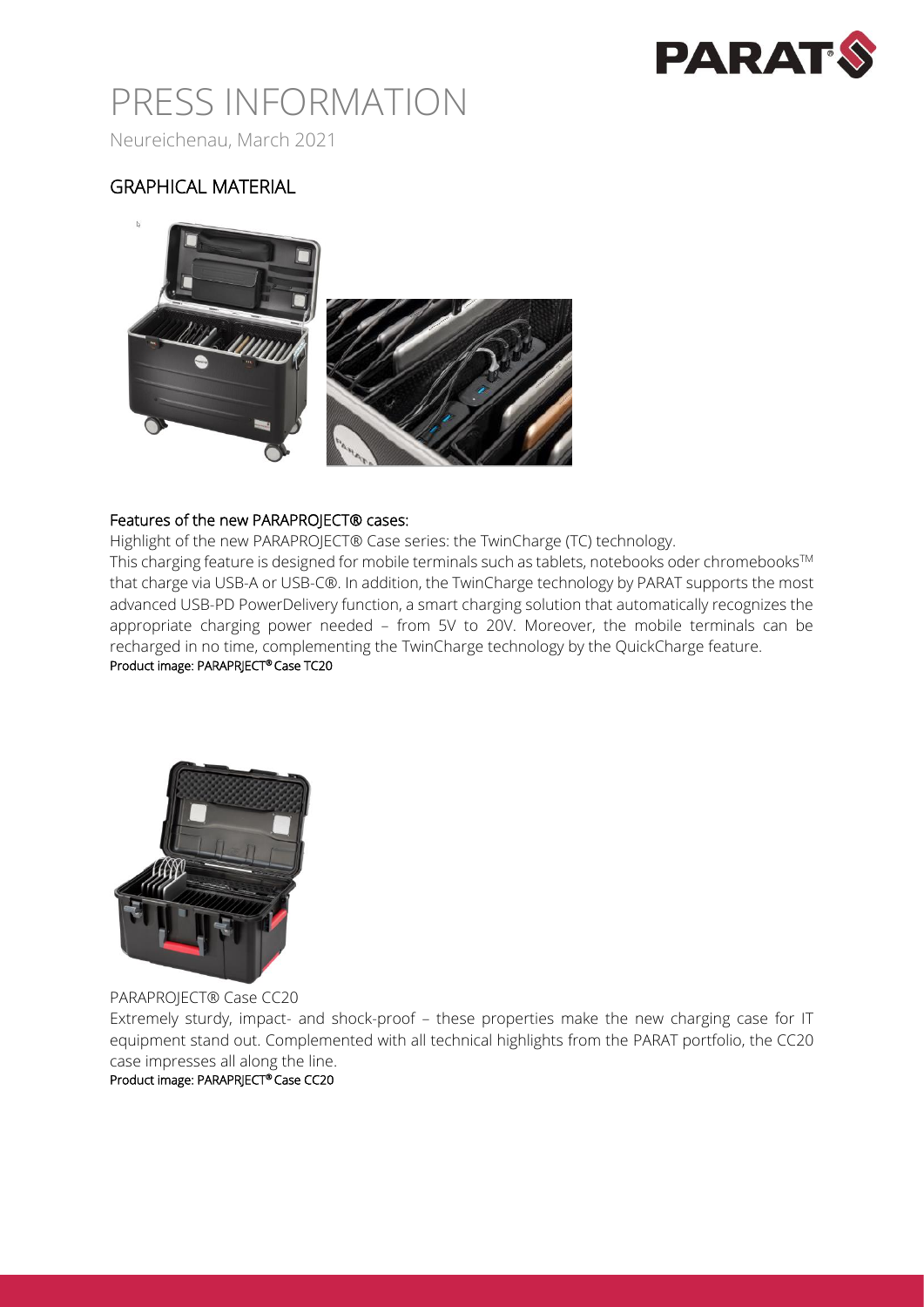

Neureichenau, March 2021



PARAPROJECT® Case UC20

The absolute storage miracle: Impressive 45 watts per port promise outstanding charging power right in the heart of the PARAPROJECT® Case UC20 UltraCharge. Tablets, chromebooks™, ultrabooks up to 12" and MacBooks Air 13.3" can be easily charged at maximum output.

Product image: PARAPRJECT® Case UC20



PARAPROJECT® Trolley U40/U20 WOL

The PARAPROJECT® Trolley U40/U20 WOL is a real space miracle and comes with push-in compartments and plug-in slots to accommodate up to 40 tablets or 20 notebooks including power packs. The smart IT assistant makes the cart even more flexible: an optional 19" switch can be integrated and allows users to simultaneously control up to 20 devices per Wake-On-LAN feature and to refresh them with new software.

Product image: PARAPRJECT® U40/20 WOL